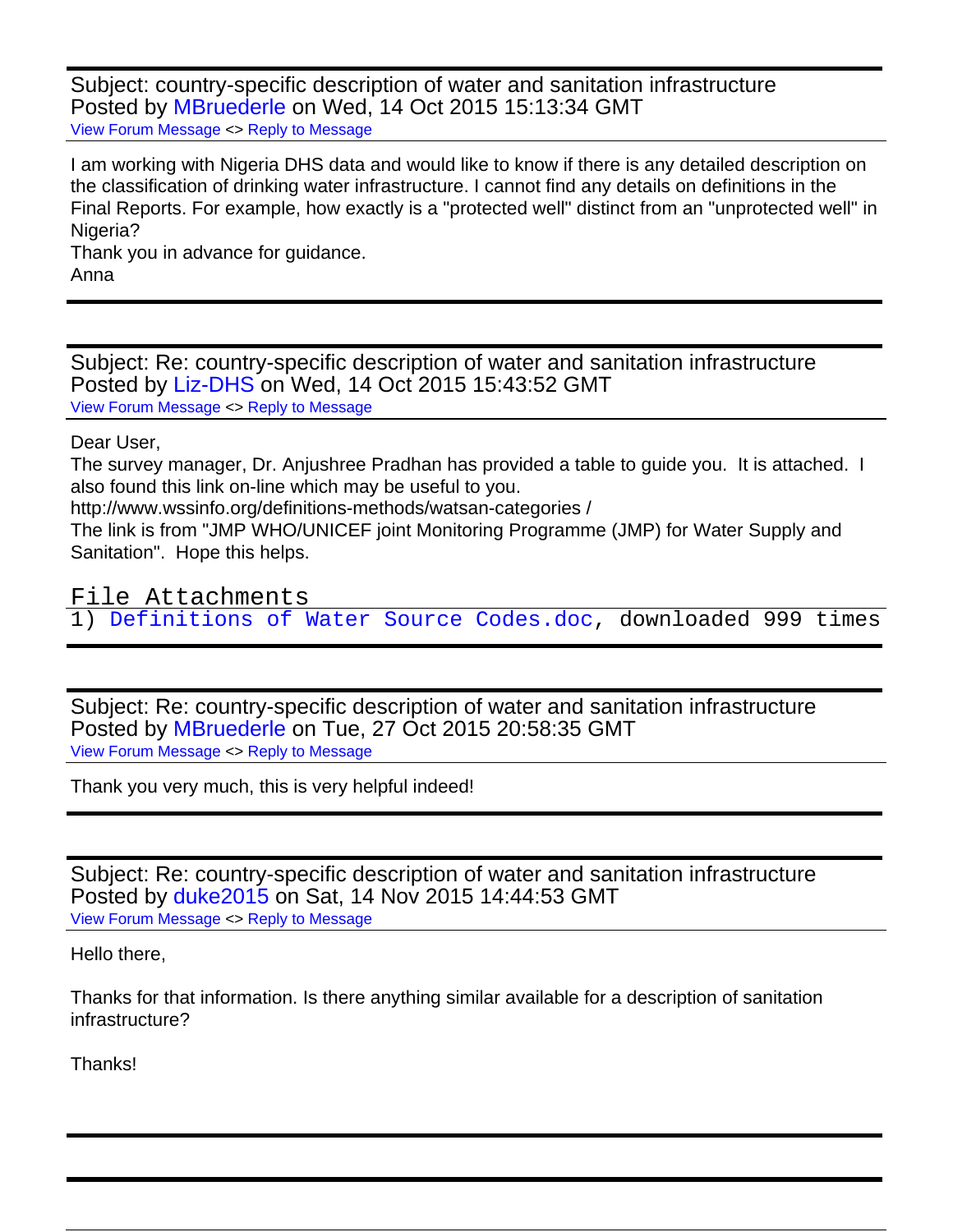Subject: Re: country-specific description of water and sanitation infrastructure Posted by [duke2015](https://userforum.dhsprogram.com/index.php?t=usrinfo&id=2306) on Sat, 14 Nov 2015 14:45:40 GMT [View Forum Message](https://userforum.dhsprogram.com/index.php?t=rview&th=4593&goto=8558#msg_8558) <> [Reply to Message](https://userforum.dhsprogram.com/index.php?t=post&reply_to=8558)

I forgot to mention that I am using the Uganda 2011 DHS.

If you could provide me with a description of water AND sanitation infrastructure for that survey, I would very grateful.

Thank you!

Subject: Re: country-specific description of water and sanitation infrastructure Posted by [Liz-DHS](https://userforum.dhsprogram.com/index.php?t=usrinfo&id=9) on Fri, 20 Nov 2015 20:36:59 GMT [View Forum Message](https://userforum.dhsprogram.com/index.php?t=rview&th=4593&goto=8603#msg_8603) <> [Reply to Message](https://userforum.dhsprogram.com/index.php?t=post&reply_to=8603)

Dear User,

Please see attached. In Uganda a further distinction was made between covered and uncovered pit latrines.

Thank you!

## File Attachments

1) [Definitions of Toilet Facility\\_forum.docx,](https://userforum.dhsprogram.com/index.php?t=getfile&id=468) downloaded 1077 times

Subject: Re: country-specific description of water and sanitation infrastructure Posted by [duke2015](https://userforum.dhsprogram.com/index.php?t=usrinfo&id=2306) on Mon, 07 Dec 2015 20:52:20 GMT [View Forum Message](https://userforum.dhsprogram.com/index.php?t=rview&th=4593&goto=8717#msg_8717) <> [Reply to Message](https://userforum.dhsprogram.com/index.php?t=post&reply_to=8717)

Hi there,

Thank you so much!

Could you also provide a description of the water source codes for the 2011 Uganda DHS? or, are they the same as those that you attached for Nigeria?

Thanks!

Subject: Re: country-specific description of water and sanitation infrastructure Posted by [Liz-DHS](https://userforum.dhsprogram.com/index.php?t=usrinfo&id=9) on Thu, 25 Feb 2016 23:27:02 GMT [View Forum Message](https://userforum.dhsprogram.com/index.php?t=rview&th=4593&goto=9235#msg_9235) <> [Reply to Message](https://userforum.dhsprogram.com/index.php?t=post&reply_to=9235)

Dear User, Do you still need assistance with this post?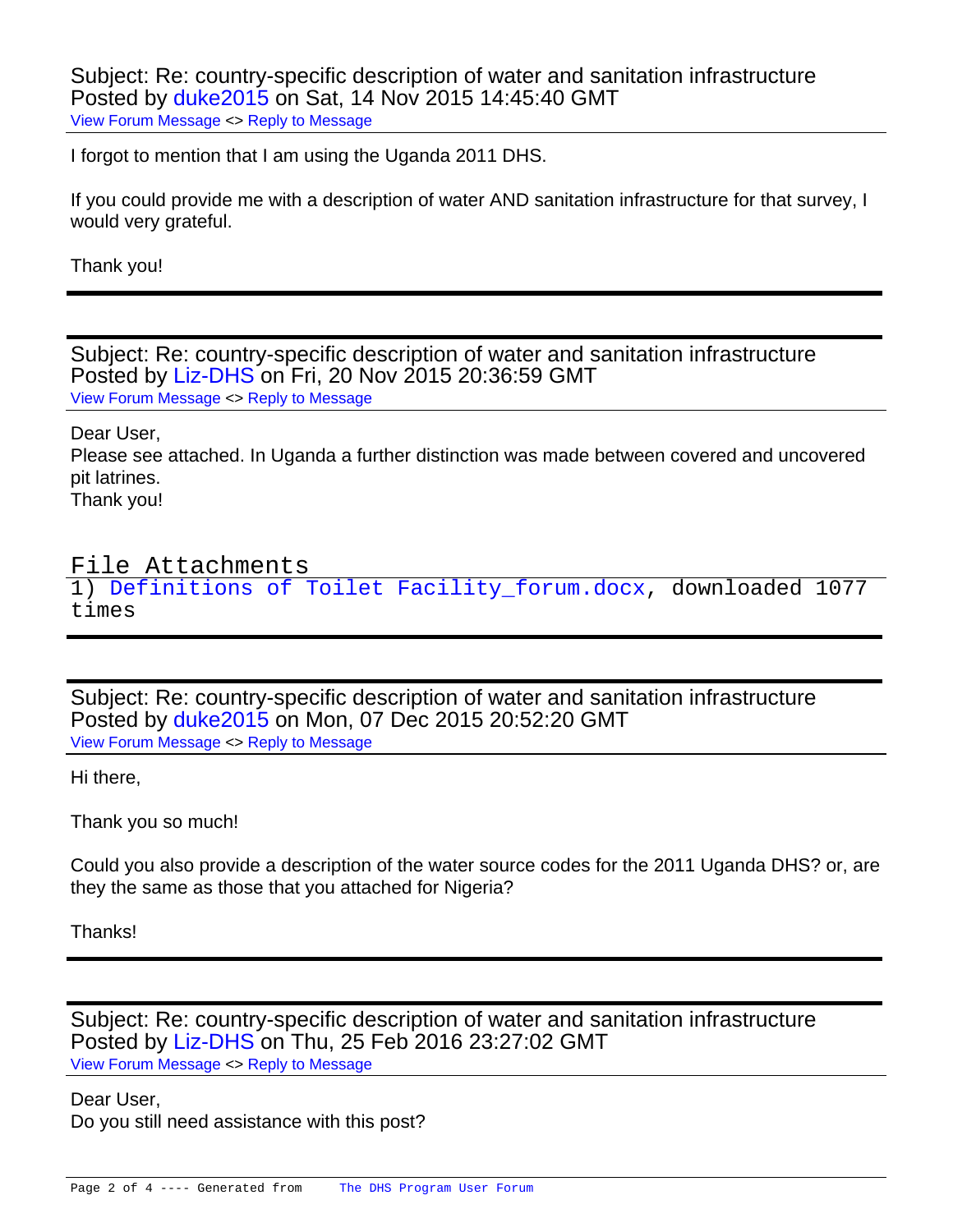Subject: Re: country-specific description of water and sanitation infrastructure Posted by [duke2015](https://userforum.dhsprogram.com/index.php?t=usrinfo&id=2306) on Mon, 29 Feb 2016 15:34:44 GMT [View Forum Message](https://userforum.dhsprogram.com/index.php?t=rview&th=4593&goto=9263#msg_9263) <> [Reply to Message](https://userforum.dhsprogram.com/index.php?t=post&reply_to=9263)

Hi there,

Yes, if possible. Is there a country specific description of water, sanitation, and hygiene infrastructure for the 2011 Uganda DHS? Thanks!!

Subject: Re: country-specific description of water and sanitation infrastructure Posted by [Liz-DHS](https://userforum.dhsprogram.com/index.php?t=usrinfo&id=9) on Mon, 29 Feb 2016 17:34:41 GMT [View Forum Message](https://userforum.dhsprogram.com/index.php?t=rview&th=4593&goto=9264#msg_9264) <> [Reply to Message](https://userforum.dhsprogram.com/index.php?t=post&reply_to=9264)

Dear User,

The documentation distributed with the Uganda DHS 2011 data sets show the country specific variables for this data set.

SH100 Source of drinking water corresponds to QH100 in the household questionnaire SH102 Type of toilet facility corresponds to QH102 in the household questionnaire Chapter 2 in the final report:

Quote:

2.1.1 Drinking Water

Increasing access to improved drinking water is one of the targets of the National Development Plan. Access to improved drinking water is also one of the Millennium Development Goals that Uganda

has adopted. Unimproved water sources increase the prevalence of waterborne disease and the burden of

service delivery through increased demand for health care.

Table 2.1 presents indicators useful in monitoring household access to improved drinking water. Improved water sources include piped water into the dwelling, yard, or plot; a public tap/stand pipe or

borehole; a protected well or protected spring water, and rainwater. Lack of easy access to an improved

water source may limit the quantity of suitable drinking water that is available to a household as well as

increase the risk of illness. Access to improved sources of drinking water has increased from 67 percent in

2006 to 70 percent of households in 2011. Nine in ten households in urban areas use improved water

sources compared with only two in three households in rural areas. Access to improved water sources in

rural areas increased from 63 percent to 67 percent during the same period. The most common source of